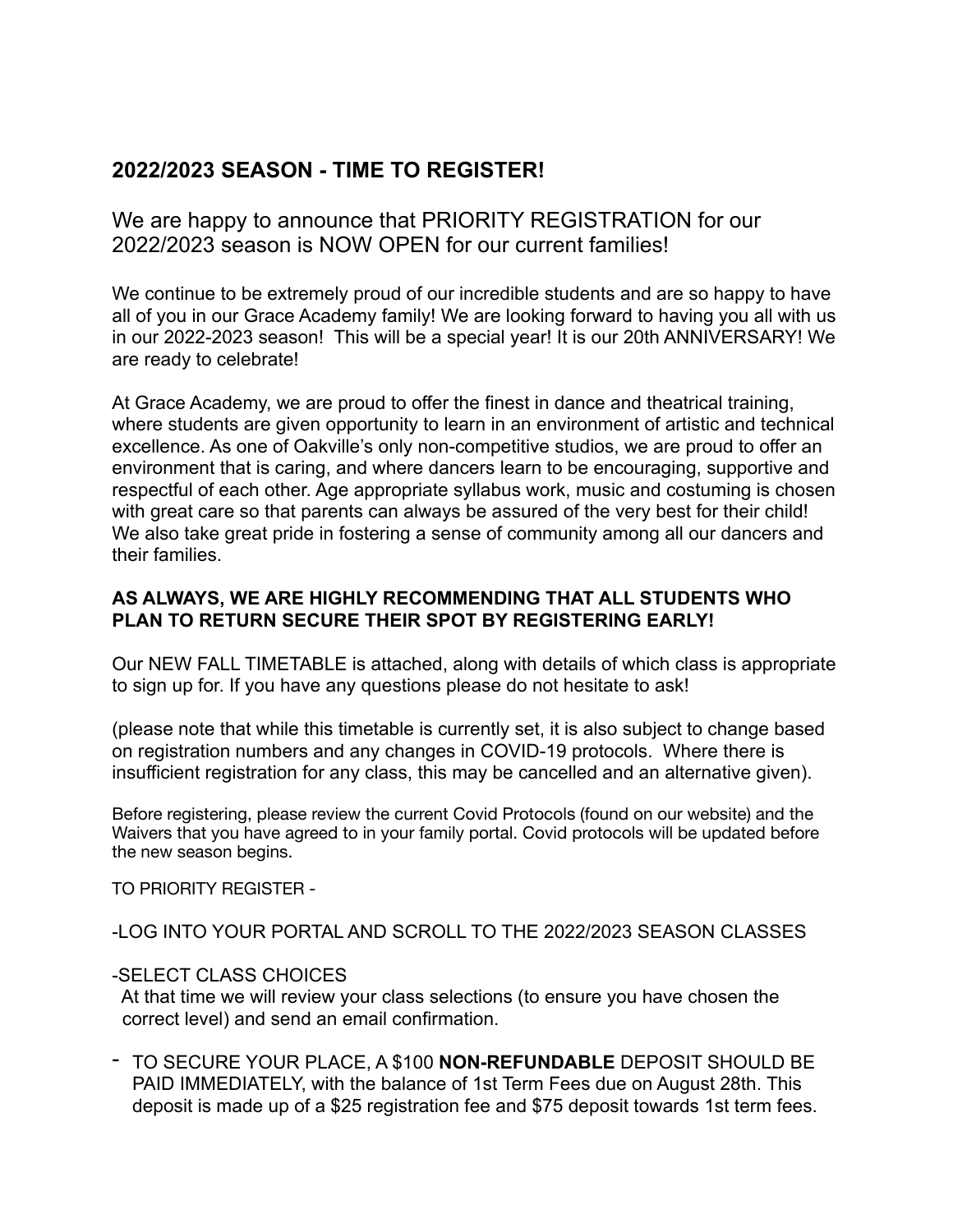Please refer to the attached Fee Structure for all fee policies- **IF A CLASS IS DROPPED AFTER REGISTRATION, THIS DEPOSIT WILL NOT BE APPLIED TO TERM FEES, BUT WILL COVER THE COST OF THE DROPPED CLASS.** Deposit should be paid by E-TRANSFER to graceacademy@sympatico.ca

All class preference (ie day/time choice) will be on a **first come, first served basis**.

**CHANCE TO WIN! If you register for the new season prior to show week, your dancer will have an opportunity to spin our prize wheel and win a fun prize! As well, all dancers who are pre-registered by May 28th will be entered in a draw to win a \$100 gift card for Instep Activewear!** 

Registration will open to new families on June 15th. Be sure to register prior to this to secure your place. Spots will be limited!

## **PERFORMING COMPANIES**

Do you have a dancer who loves to perform? See below for more details on our 2 fabulous companies! Email us for more information!

## **THE SPIRIT MOVES CHRISTIAN DANCE COMPANY**

 The Spirit Moves Christian Dance Company was founded by Miss Knapp in the year 2000.

 Using contemporary Christian worship music, dancers learn a large repertoire of choreography throughout the year. In our 2022/2023, practices will continue to be held every other Friday.

In past seasons, we have taken part in a variety of worship services in the community and held a fundraising spring concert to raise money for local charities. Happily, we have just begun performing live again this spring, and look forward to a more normal performance season in 2022/2023.

Families who participate in this program will be updated on any potential performances as they come up, and all performance participation will be optional.

 This is a fabulous opportunity for your dancer to learn about giving back to others and to share their talents in a way that brings joy to those around them. If you are interested in learning more, please speak to Miss Knapp.

## **PURE GRACE -PERFORMING COMPANY**